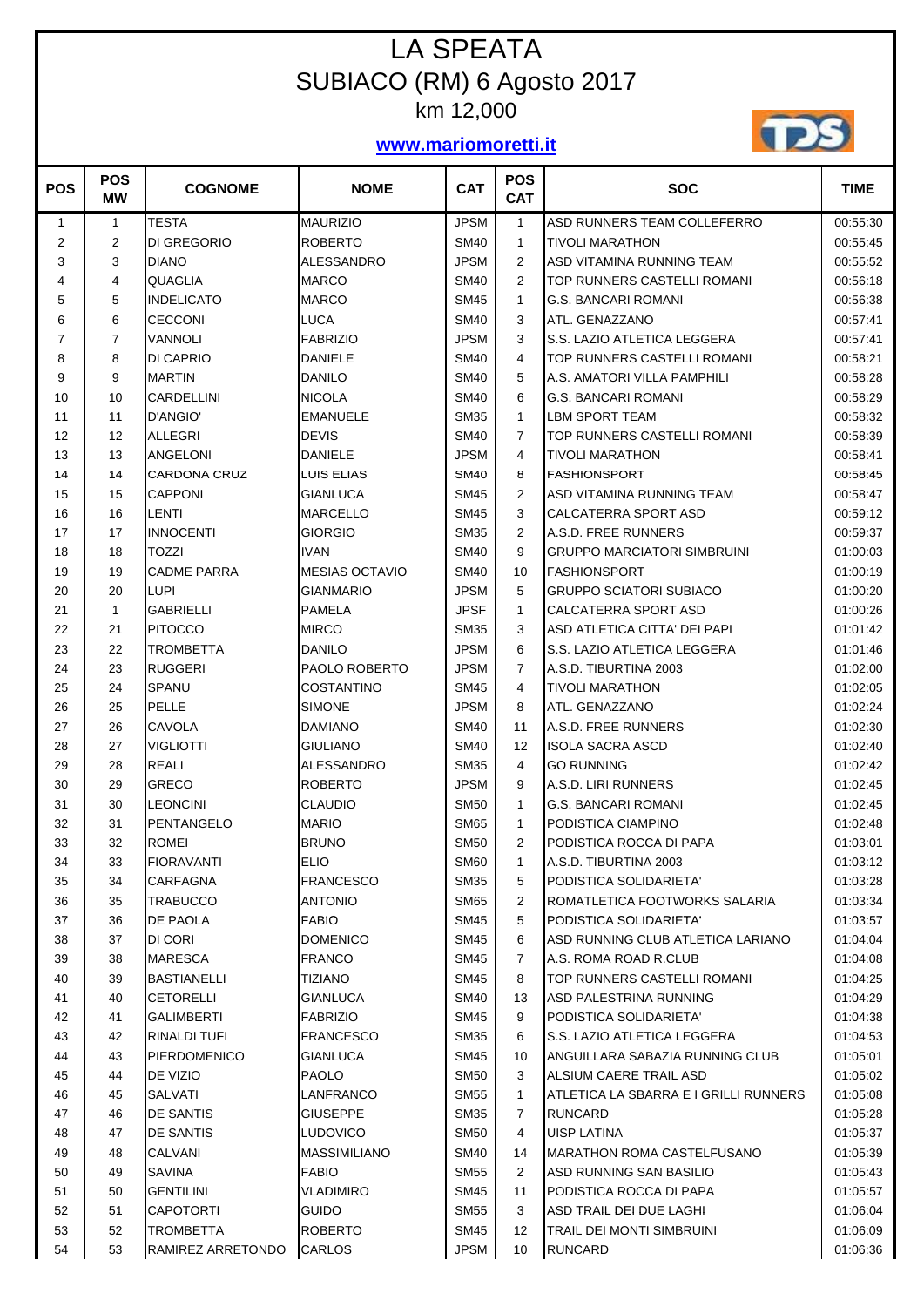| 55  | 54  | <b>MAZZOCCHITTI</b> | <b>PIERGIORGIO</b>  | <b>SM40</b> | 15             | A.S.D. RUNNING EVOLUTION              | 01:06:41 |
|-----|-----|---------------------|---------------------|-------------|----------------|---------------------------------------|----------|
| 56  | 55  | <b>MARTELLA</b>     | <b>MASSIMO</b>      | <b>SM45</b> | 13             | <b>TIVOLI MARATHON</b>                | 01:06:52 |
| 57  | 56  | <b>NEGRINI</b>      | <b>PIERGIORGIO</b>  | <b>SM40</b> | 16             | CIRCOLO CANOTTIERI LAZIO              | 01:07:06 |
| 58  | 57  | <b>PAOLUCCI</b>     | <b>ANDREA</b>       | <b>SM40</b> | 17             | <b>CIRCOLO CANOTTIERI LAZIO</b>       | 01:07:07 |
| 59  | 58  | <b>TOZZI</b>        | <b>MARCO</b>        | <b>SM40</b> | 18             | <b>GRUPPO MARCIATORI SIMBRUINI</b>    | 01:07:12 |
| 60  | 59  | <b>GRECO</b>        | <b>ETTORE</b>       | <b>SM55</b> | 4              | AS.TRA. ROMA                          | 01:07:15 |
| 61  | 60  | <b>MULAZZI</b>      | <b>GIANNI</b>       | <b>SM55</b> | 5              | ASD RUNNING SAN BASILIO               | 01:07:17 |
| 62  | 61  | <b>CASINI</b>       | <b>GIOVANNI</b>     | <b>SM50</b> | 5              | G.S.D. LITAL                          | 01:07:19 |
| 63  | 62  | <b>RAPALI</b>       | <b>ANDREA</b>       | <b>SM45</b> | 14             | TOP RUNNERS CASTELLI ROMANI           | 01:07:32 |
| 64  | 63  | <b>PROJETTI</b>     | <b>DANIELE</b>      | <b>SM35</b> | 8              | PODISTICA SOLIDARIETA'                | 01:07:41 |
| 65  | 64  | <b>TOMBOLINI</b>    | <b>ANTONIO</b>      | <b>SM50</b> | 6              | PODISTICA SOLIDARIETA'                | 01:07:41 |
| 66  | 65  | LEONETTI            | <b>LORENZO</b>      | <b>SM45</b> | 15             | <b>UISP</b>                           | 01:07:50 |
| 67  | 66  | CAVALLI             | <b>CLAUDIO</b>      | <b>SM60</b> | 2              | A.S.D. RUN                            | 01:07:51 |
| 68  | 67  | <b>ACCIARI</b>      | <b>CLAUDIO</b>      | <b>SM60</b> | 3              | PODISTICA ROCCA DI PAPA               | 01:07:55 |
| 69  | 68  | PELLEGRINO          | <b>UMBERTO</b>      | <b>SM45</b> | 16             | <b>MARATHON ROMA CASTELFUSANO</b>     | 01:07:55 |
| 70  | 69  | <b>COLANTONI</b>    | <b>SERGIO</b>       | <b>SM55</b> | 6              | PODISTICA SOLIDARIETA'                | 01:08:00 |
| 71  | 70  | DI TERLIZZI         | <b>MARCO</b>        | <b>SM50</b> | $\overline{7}$ | <b>TIVOLI MARATHON</b>                | 01:08:01 |
| 72  | 71  | <b>MORONI</b>       | <b>EMILIANO</b>     | <b>JPSM</b> | 11             | A.S.D. RIONE GARBATELLA               | 01:08:02 |
| 73  | 72  | RAFFAELLI           | <b>LUCA</b>         | <b>JPSM</b> | 12             | PODISTICA SOLIDARIETA'                | 01:08:05 |
| 74  | 73  | <b>MOLINARI</b>     | <b>DANILO</b>       | <b>SM35</b> | 9              | <b>TIVOLI MARATHON</b>                | 01:08:09 |
| 75  | 74  | <b>PAUSELLI</b>     | <b>CLAUDIO</b>      | <b>SM55</b> | $\overline{7}$ | <b>TIVOLI MARATHON</b>                | 01:08:15 |
| 76  | 75  | OROPALLO            | <b>FRANCO</b>       | <b>SM50</b> | 8              | ROMATLETICA FOOTWORKS SALARIA         | 01:08:21 |
| 77  | 76  | <b>MELONI</b>       | <b>GIUSEPPE</b>     | <b>SM40</b> | 19             | <b>RUNNER BIKE ACUTO</b>              | 01:08:25 |
| 78  | 77  | <b>MINELLA</b>      | <b>DIEGO</b>        | <b>SM35</b> | 10             | <b>G.S. CAT SPORT ROMA</b>            | 01:08:25 |
| 79  | 78  | <b>BERRE</b>        | <b>ALFREDO</b>      | <b>SM50</b> | 9              | LBM SPORT TEAM                        | 01:08:30 |
| 80  | 2   | <b>SEGATORI</b>     | <b>PAOLA</b>        | <b>SF45</b> | $\mathbf{1}$   | TRAIL DEI MONTI SIMBRUINI             | 01:08:47 |
| 81  | 79  | <b>TORRIERO</b>     | <b>TOMMASO</b>      | <b>JPSM</b> | 13             | ATL.BIOTEKNA MARCON                   | 01:08:56 |
| 82  | 80  | <b>TRONATI</b>      | <b>SIMONE</b>       | <b>SM35</b> | 11             | A.S. RUNNERS CIAMPINO                 | 01:09:15 |
| 83  | 81  | <b>ROSSI</b>        | <b>BERNARDO</b>     | <b>SM40</b> | 20             | TRAIL DEI MONTI SIMBRUINI             | 01:09:22 |
| 84  | 82  | <b>TROIANI</b>      | <b>BENEDETTO</b>    | <b>SM55</b> | 8              | G.S.D. LITAL                          | 01:09:22 |
| 85  | 83  | <b>REPETTO</b>      | <b>FABIO</b>        | <b>SM45</b> | 17             | <b>UISP ROMA</b>                      | 01:09:27 |
| 86  | 84  | <b>LAURI</b>        | <b>ALBERTO</b>      | <b>SM50</b> | 10             | PODISTICA SOLIDARIETA'                | 01:09:30 |
| 87  | 85  | <b>PANARIELLO</b>   | <b>PIERLUIGI</b>    | <b>SM50</b> | 11             | <b>PODISTICA SOLIDARIETA'</b>         | 01:09:36 |
| 88  | 86  | <b>TRAVAGLINI</b>   | <b>MAURO</b>        | <b>SM50</b> | 12             | G.S. POD. PRENESTE                    | 01:09:39 |
| 89  | 87  | <b>GRAZIOSI</b>     | <b>FELICE</b>       | <b>SM55</b> | 9              | <b>MARATHON ROMA CASTELFUSANO</b>     | 01:09:50 |
| 90  | 88  | <b>GERMENIA</b>     | <b>STEFANO</b>      | <b>SM45</b> | 18             | <b>ASD ERNICA RUNNING</b>             | 01:09:52 |
| 91  | 89  | <b>TRASTULLI</b>    | <b>GIANMARCO</b>    | <b>JPSM</b> | 14             |                                       | 01:10:02 |
| 92  | 90  | <b>FOGGIA</b>       | <b>MASSIMILIANO</b> | <b>SM45</b> | 19             | FORUM SPORT CENTER SSD SRL            | 01:10:07 |
| 93  | 91  | CARDINALI           | <b>FEDERICO</b>     | <b>JPSM</b> | 15             | ASD VITAMINA RUNNING TEAM             | 01:10:22 |
| 94  | 3   | VINCI               | <b>SILVIA</b>       | <b>SF40</b> | $\mathbf{1}$   | FORUM SPORT CENTER SSD SRL            | 01:10:31 |
| 95  | 92  | <b>BELARDINI</b>    | <b>GIANLUCA</b>     | <b>SM45</b> | 20             | A.S.D. FREE RUNNERS                   | 01:10:34 |
| 96  | 93  | COSTANTINI          | <b>SILVESTRO</b>    | <b>SM50</b> | 13             | PODISTICA SOLIDARIETA'                | 01:10:48 |
| 97  | 94  | <b>COLETTA</b>      | <b>MARIANO</b>      | <b>SM40</b> | 21             | CALCATERRA SPORT ASD                  | 01:10:50 |
| 98  | 95  | <b>FABRIZI</b>      | <b>STEFANO</b>      | <b>SM40</b> | 22             | A.S. ROMA ROAD R.CLUB                 | 01:11:11 |
| 99  | 4   | <b>CIGNITTI</b>     | <b>CAMILLA</b>      | <b>JPSF</b> | 2              | <b>GRUPPO SCIATORI SUBIACO</b>        | 01:11:16 |
| 100 | 96  | CARA                | <b>ANGELO</b>       | <b>SM60</b> | 4              | MARATHON ROMA CASTELFUSANO            | 01:11:17 |
| 101 | 97  | <b>COCCIA</b>       | <b>EMILIANO</b>     | <b>JPSM</b> | 16             |                                       | 01:11:20 |
| 102 | 98  | <b>IANNILLI</b>     | LANFRANCO           | <b>SM65</b> | 3              | <b>GRUPPO POD. ROMANA GAS</b>         | 01:11:26 |
| 103 | 99  | <b>PICCIONI</b>     | <b>FRANCO</b>       | <b>SM50</b> | 14             | PODISTICA SOLIDARIETA'                | 01:11:27 |
| 104 | 100 | LAURI               | <b>BENEDETTO</b>    | <b>SM45</b> | 21             | <b>SEMPRE DI CORSA TEAM</b>           | 01:11:41 |
| 105 | 101 | ZARATTI             | <b>MASSIMO</b>      | <b>SM40</b> | 23             | A.S.D. RUNNING EVOLUTION              | 01:11:43 |
| 106 | 102 | <b>CHECCHI</b>      | <b>GIULIO</b>       | <b>SM50</b> | 15             | <b>GRUPPO MARCIATORI SIMBRUINI</b>    | 01:11:44 |
| 107 | 103 | <b>GUARNERA</b>     | <b>GIANNI</b>       | <b>SM45</b> | 22             | ATLETICA LA SBARRA E I GRILLI RUNNERS | 01:11:47 |
| 108 | 104 | <b>VITALE</b>       | <b>FABRIZIO</b>     | <b>SM50</b> | 16             | ATL. PALOMBARA                        | 01:11:49 |
| 109 | 105 | <b>FIORETTI</b>     | <b>UMBERTO</b>      | <b>SM45</b> | 23             | A.S.D. LIBERATLETICA                  | 01:11:51 |
| 110 | 106 | <b>TROCCHI</b>      | <b>FRANCO</b>       | <b>SM50</b> | 17             | <b>LBM SPORT TEAM</b>                 | 01:11:55 |
| 111 | 107 | CASTELLANO          | <b>MASSIMO</b>      | <b>SM45</b> | 24             | PODISTICA SOLIDARIETA'                | 01:12:00 |
| 112 | 5   | <b>BATTOCCHIO</b>   | <b>CHIARA</b>       | <b>SF40</b> | $\overline{2}$ | PODISTICA SOLIDARIETA'                | 01:12:05 |
| 113 | 108 | <b>BORZI</b>        | <b>DAVID</b>        | <b>SM40</b> | 24             | ATL. GENAZZANO                        | 01:12:07 |
| 114 | 109 | <b>SERRECCHIA</b>   | <b>ROMOLO</b>       | <b>SM45</b> | 25             | <b>SEMPRE DI CORSA TEAM</b>           | 01:12:14 |
| 115 | 110 | <b>MONTI</b>        | <b>GUIDO</b>        | <b>SM50</b> | 18             | <b>GIOVANNI SCAVO VELLETRI</b>        | 01:12:24 |
| 116 | 111 | <b>PINTO</b>        | <b>MASSIMILIANO</b> | <b>SM45</b> | 26             | ASD KALI KALASAG E SPORT ESTREMI      | 01:12:26 |
| 117 | 112 | <b>CASCHERA</b>     | <b>REMO</b>         | <b>SM50</b> | 19             | A.S.D. LIRI RUNNERS                   | 01:12:37 |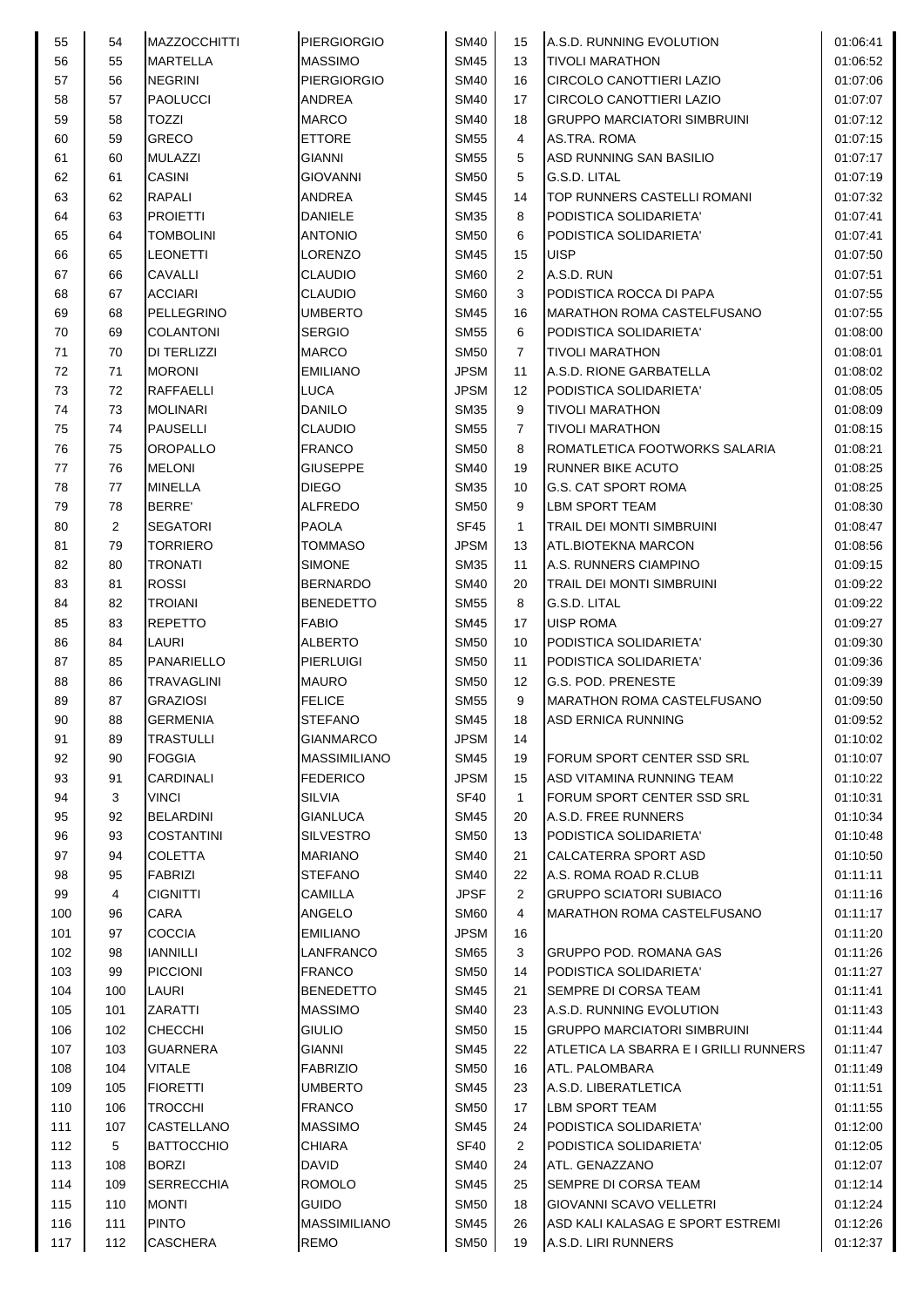| 118 | 113            | <b>AVINO</b>          | <b>VITO</b>             | <b>SM50</b> | 20             | PODISTICA SOLIDARIETA'                | 01:12:46 |
|-----|----------------|-----------------------|-------------------------|-------------|----------------|---------------------------------------|----------|
| 119 | 6              | <b>PELLIS</b>         | <b>STEFANIA</b>         | <b>SF35</b> | $\mathbf{1}$   | A.S.D. FREE RUNNERS                   | 01:12:46 |
| 120 | 114            | CAPRIO                | <b>GIAMPIERO</b>        | <b>SM50</b> | 21             | PODISTICA SOLIDARIETA'                | 01:12:47 |
| 121 | 115            | <b>PIERLUIGI</b>      | <b>RODOLFO</b>          | <b>SM55</b> | 10             | PODISTICA ROCCA DI PAPA               | 01:12:55 |
| 122 | 116            | <b>MANCUSO</b>        | <b>FABIO</b>            | <b>SM40</b> | 25             | S.S. LAZIO ATLETICA LEGGERA           | 01:13:07 |
| 123 | 117            | <b>GIAMBARTOLOMEI</b> | <b>PAOLO</b>            | <b>SM45</b> | 27             | A.S.D. PIANO MA ARRIVIAMO             | 01:13:19 |
| 124 | 118            | D'ANNIBALE            | <b>STEFANO</b>          | <b>SM55</b> | 11             | ASD ATLETICA AMATORI VELLETRI         | 01:13:23 |
| 125 | 119            | <b>CAVALIERI</b>      | <b>MANUEL</b>           | <b>SM40</b> | 26             | A.S. ATL. ROCCA DI PAPA               | 01:13:24 |
| 126 | 120            | <b>DECEMBRINI</b>     | <b>ANTONIO</b>          | <b>SM60</b> | 5              | <b>TIVOLI MARATHON</b>                | 01:13:24 |
| 127 | 121            | <b>MOFFA</b>          | <b>FABRIZIO</b>         | <b>SM45</b> | 28             | ANGUILLARA SABAZIA RUNNING CLUB       | 01:13:25 |
| 128 | 122            | <b>LABRICCIOSA</b>    | <b>MARIO</b>            | <b>SM60</b> | 6              | RUNNING CLUB MARATONA DI ROMA         | 01:13:29 |
| 129 | 123            | LORETI                | <b>BRUNO</b>            | <b>SM65</b> | 4              | S.S. LAZIO ATLETICA LEGGERA           | 01:13:35 |
| 130 | 124            | CARNEVALE             | <b>FERDINANDO</b>       | <b>SM55</b> | 12             | <b>TIVOLI MARATHON</b>                | 01:14:03 |
| 131 | 125            | <b>MASTRACCI</b>      | <b>LORENZO</b>          | <b>SM55</b> | 13             | <b>ASD ERNICA RUNNING</b>             | 01:14:05 |
| 132 | 126            | <b>CIRIGLIANO</b>     | <b>PIETRO</b>           | <b>SM55</b> | 14             | <b>MARATHON ROMA CASTELFUSANO</b>     | 01:14:15 |
| 133 | 127            | <b>MADAMA</b>         | <b>ITALO</b>            | <b>SM50</b> | 22             | ASD RUNNING SAN BASILIO               | 01:14:21 |
| 134 | 128            | <b>TRUCCHIA</b>       | <b>STEFANO</b>          | <b>SM60</b> | $\overline{7}$ | POL. BOVILLE PODISTICA                | 01:14:34 |
| 135 | 129            | <b>DELL'AQUIA</b>     | <b>DARIO</b>            | <b>SM45</b> | 29             | <b>ATLETICA VITA</b>                  | 01:14:39 |
| 136 | 130            | <b>TORELLI</b>        | <b>GIOVANNI BATTIST</b> | <b>SM60</b> | 8              | PODISTICA SOLIDARIETA'                | 01:14:52 |
| 137 | 131            | <b>BATTISTINI</b>     | <b>MARCO</b>            | <b>JPSM</b> | 17             | ATL. PALOMBARA                        | 01:14:52 |
| 138 | 132            | <b>CAMPANI</b>        | <b>LINO</b>             | <b>SM45</b> | 30             | <b>GRUPPO MARCIATORI SIMBRUINI</b>    | 01:14:55 |
| 139 | 133            | <b>SANTORO</b>        | <b>CARMINE</b>          | <b>SM35</b> | 12             | A.S.D. RUNNER'S ACADEMY               | 01:14:59 |
|     | 134            |                       |                         | <b>SM45</b> |                |                                       |          |
| 140 |                | MARGAGNONI            | <b>ROBERTO</b>          | <b>SM45</b> | 31             | TOP RUNNERS CASTELLI ROMANI           | 01:15:01 |
| 141 | 135            | <b>SPALLOTTA</b>      | <b>DONATO</b>           |             | 32             | GIOVANNI SCAVO VELLETRI               | 01:15:02 |
| 142 | 136            | CATA'                 | <b>ANDREA</b>           | <b>JPSM</b> | 18             | ATL. PALOMBARA                        | 01:15:09 |
| 143 | 137            | <b>GALIENI</b>        | <b>SILVESTRO</b>        | <b>SM60</b> | 9              | <b>ATLETICA VITA</b>                  | 01:15:22 |
| 144 | 138            | CAPORRO               | ORLANDO                 | <b>SM55</b> | 15             | TOP RUNNERS CASTELLI ROMANI           | 01:15:24 |
| 145 | 139            | <b>MATTEUCCI</b>      | <b>GIUSEPPE</b>         | <b>SM60</b> | 10             | <b>ATLETICA VITA</b>                  | 01:15:27 |
| 146 | 140            | <b>PASCUCCI</b>       | ALESSANDRO              | <b>SM55</b> | 16             | PODISTICA SOLIDARIETA'                | 01:15:28 |
| 147 | 141            | <b>LUPIDI</b>         | LUIGI                   | <b>SM60</b> | 11             | <b>RUNCARD</b>                        | 01:15:33 |
| 148 | 142            | <b>FORNITI</b>        | <b>TERENZIO</b>         | <b>SM45</b> | 33             | <b>SABINA MARATHON CLUB</b>           | 01:15:34 |
| 149 | 143            | <b>RICCI</b>          | <b>ANDREA</b>           | <b>SM40</b> | 27             | <b>GRUPPO MARCIATORI SIMBRUINI</b>    | 01:15:42 |
| 150 | 144            | TIBERI                | <b>MARCO</b>            | <b>SM45</b> | 34             | <b>GRUPPO MARCIATORI SIMBRUINI</b>    | 01:15:43 |
| 151 | 145            | <b>PANNONE</b>        | <b>FABIO</b>            | <b>SM50</b> | 23             | POL. CIOCIARA ANTONIO FAVA            | 01:15:46 |
| 152 | 146            | <b>SANTI</b>          | <b>RICCARDO</b>         | <b>SM35</b> | 13             | A.S. AMATORI VILLA PAMPHILI           | 01:15:47 |
| 153 | 147            | <b>CIARLI</b>         | <b>DAVIDE</b>           | <b>SM55</b> | 17             | A.S. AMATORI VILLA PAMPHILI           | 01:15:47 |
| 154 | $\overline{7}$ | <b>BINI</b>           | <b>TIZIANA</b>          | <b>SF40</b> | 3              | AMICI PARCO CASTELLI ROMANI           | 01:15:49 |
| 155 | 148            | <b>OCCHIONORELLI</b>  | <b>PIETRO</b>           | <b>SM50</b> | 24             | ATLETICA FIANO ROMANO                 | 01:15:53 |
| 156 | 149            | CARDINALI             | <b>PAOLO</b>            | <b>SM50</b> | 25             | A.S. RUNNERS CIAMPINO                 | 01:15:57 |
| 157 | 150            | PAGANO                | <b>ALESSIO</b>          | <b>SM40</b> | 28             | CALCATERRA SPORT ASD                  | 01:16:08 |
| 158 | 8              | <b>CELLETTI</b>       | ALESSANDRA              | <b>SF45</b> | $\overline{2}$ | GIOVANNI SCAVO 2000 ATL.              | 01:16:11 |
| 159 | 151            | <b>MARITTI</b>        | <b>GIANLUCA</b>         | <b>SM40</b> | 29             | VIRTUS VILLA ADA                      | 01:16:22 |
| 160 | 152            | <b>ORLANDI</b>        | <b>MARCO</b>            | <b>JPSM</b> | 19             | ASD SPORTLACUM SUBIACO                | 01:16:27 |
| 161 | 153            | <b>CAMPOLI</b>        | QUIRINO                 | <b>SM65</b> | 5              | <b>ASD ERNICA RUNNING</b>             | 01:16:36 |
| 162 | 154            | DE VIZIO              | <b>GIORGIO</b>          | <b>SM60</b> | 12             | ATL. MONTE MARIO                      | 01:16:38 |
| 163 | 155            | D'ALESSANDRI          | <b>LUCA</b>             | <b>SM45</b> | 35             | ASD TRAIL DEI DUE LAGHI               | 01:16:38 |
| 164 | 156            | PALONI                | <b>LUCA</b>             | <b>SM40</b> | 30             | PODISTICA SOLIDARIETA'                | 01:16:42 |
| 165 | 157            | <b>MICOZZI</b>        | ALESSANDRO              | <b>SM45</b> | 36             | ASD SPORTLACUM SUBIACO                | 01:16:58 |
| 166 | 158            | <b>CORTESE</b>        | <b>ANTONIO</b>          | <b>SM60</b> | 13             | PODISTICA CIAMPINO                    | 01:17:04 |
| 167 | 9              | <b>RICCIARDI</b>      | <b>IRENE</b>            | <b>JPSF</b> | 3              | IPPOLIFE S.S.D. A R.L.                | 01:17:10 |
| 168 | 159            | <b>QUATTROCIOCCHI</b> | <b>GENESIO</b>          | <b>SM50</b> | 26             | <b>ASD ERNICA RUNNING</b>             | 01:17:14 |
| 169 | 160            | DI VENTURA            | <b>GIOVANNI</b>         | <b>SM60</b> | 14             | A.S.D. PODISTICA VEIO                 | 01:17:23 |
| 170 | 10             | QUATTROCCHI           | <b>ORIANA</b>           | <b>JPSF</b> | 4              | A.S.D. FREE RUNNERS                   | 01:17:23 |
| 171 | 161            | D'AMATO               | <b>FEDERICO</b>         | <b>SM40</b> | 31             | A.S.D. FREE RUNNERS                   | 01:17:24 |
| 172 | 11             | CAVALLARI             | <b>FABIANA</b>          | JPSF        | 5              | <b>TIVOLI MARATHON</b>                | 01:17:26 |
| 173 | 162            | PIERMARTERI           | <b>FRANCO</b>           | <b>SM55</b> | 18             | A.S.D. FREE RUNNERS                   | 01:17:26 |
| 174 | 163            | ZUCCARI               | <b>FABIO</b>            | <b>JPSM</b> | 20             | PODISTICA SOLIDARIETA'                | 01:17:30 |
| 175 | 164            | <b>CACCHIONI</b>      | <b>BENEDETTO</b>        | <b>SM55</b> | 19             | <b>GRUPPO MARCIATORI SIMBRUINI</b>    | 01:17:35 |
| 176 | 165            | <b>RAMPINI</b>        | <b>ARCANGELO</b>        | <b>SM60</b> | 15             | ASD PALESTRINA RUNNING                | 01:17:40 |
| 177 | 166            | <b>NICOLETTI</b>      | <b>GINO</b>             | <b>SM50</b> | 27             | CALCATERRA SPORT ASD                  | 01:17:41 |
| 178 | 167            | <b>LITTA</b>          | <b>FRANCESCO</b>        | <b>SM40</b> | 32             | ATLETICA LA SBARRA E I GRILLI RUNNERS | 01:17:42 |
| 179 | 12             | <b>FABRIZI</b>        | <b>MICHELA</b>          | <b>JPSF</b> | 6              | A.S. ROMA ROAD R.CLUB                 | 01:17:45 |
| 180 | 168            | LOMBARDO              | <b>ALBERTO</b>          | <b>SM50</b> | 28             | <b>RUNCARD</b>                        | 01:18:06 |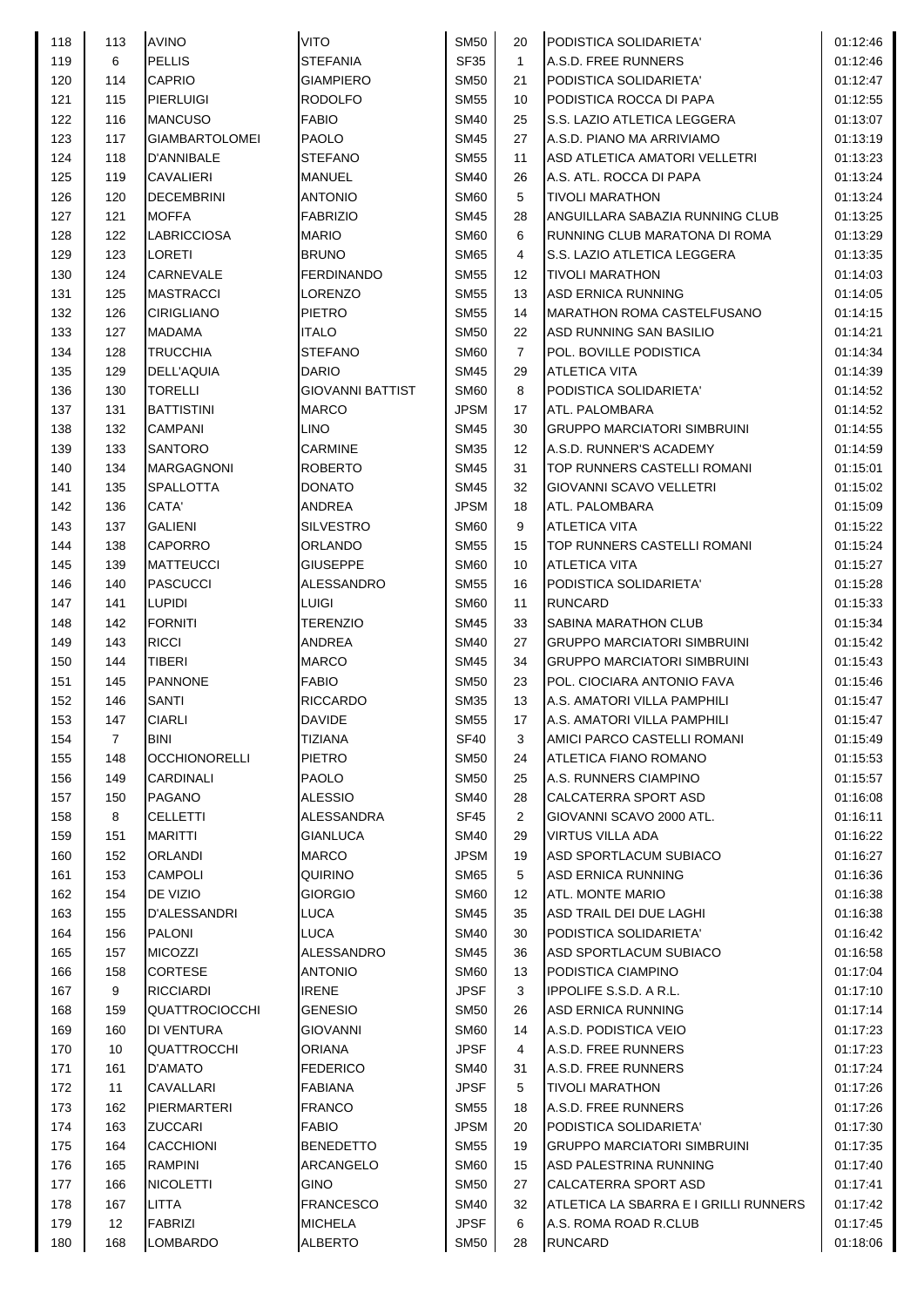| 181 | 169 | <b>BOLDRINI</b>    | ALESSANDRO           | <b>SM50</b> | 29             | <b>MARATHON ROMA CASTELFUSANO</b>     | 01:18:09 |
|-----|-----|--------------------|----------------------|-------------|----------------|---------------------------------------|----------|
| 182 | 170 | ZAPPALA'           | <b>ENRICO</b>        | <b>SM55</b> | 20             | CALCATERRA SPORT ASD                  | 01:18:12 |
| 183 | 171 | GALLI              | <b>EMILIANO</b>      | <b>SM40</b> | 33             | <b>UISP ROMA</b>                      | 01:18:13 |
| 184 | 172 | CANTERANI          | <b>ENRICO</b>        | <b>SM50</b> | 30             | <b>RUNCARD</b>                        | 01:18:20 |
| 185 | 173 | PERELLI            | <b>FABRIZIO</b>      | <b>SM45</b> | 37             | PODISTICA SOLIDARIETA'                | 01:18:23 |
| 186 | 174 | FRANGELLA          | ALESSANDRO           | <b>JPSM</b> | 21             | AMICI PARCO CASTELLI ROMANI           | 01:18:39 |
| 187 | 175 | <b>GOMES</b>       | JOSE' DAVID          | <b>SM55</b> | 21             | A.S. ATL. ROCCA DI PAPA               | 01:18:47 |
|     |     |                    |                      |             |                |                                       |          |
| 188 | 176 | <b>CIUCCI</b>      | ANGELO               | <b>SM50</b> | 31             | <b>GRUPPO MARCIATORI SIMBRUINI</b>    | 01:18:56 |
| 189 | 13  | <b>SEGATORI</b>    | <b>ROBERTA</b>       | <b>JPSF</b> | $\overline{7}$ | <b>GRUPPO MARCIATORI SIMBRUINI</b>    | 01:19:08 |
| 190 | 177 | <b>MURGIA</b>      | <b>SILVANO MARIO</b> | <b>SM65</b> | 6              | AMICI PARCO CASTELLI ROMANI           | 01:19:22 |
| 191 | 178 | DE LUCA            | <b>MASSIMILIANO</b>  | <b>SM40</b> | 34             | <b>GO RUNNING</b>                     | 01:19:36 |
| 192 | 179 | <b>GIAMMATTEO</b>  | CARLO                | <b>SM50</b> | 32             | <b>GIOVANNI SCAVO VELLETRI</b>        | 01:19:36 |
| 193 | 180 | <b>CARPENTIERI</b> | <b>MIRKO</b>         | <b>JPSM</b> | 22             |                                       | 01:19:49 |
| 194 | 14  | <b>GROSSI</b>      | LOREDANA             | <b>SF45</b> | 3              | <b>ATL. TUSCULUM</b>                  | 01:19:55 |
| 195 | 181 | PIERANTOZZI        | <b>MASSIMO</b>       | <b>SM40</b> | 35             | <b>G.S. BANCARI ROMANI</b>            | 01:19:56 |
| 196 | 15  | <b>BASILE</b>      | <b>SIMONA</b>        | <b>SF45</b> | 4              | A.S.D. RIONE GARBATELLA               | 01:19:56 |
| 197 |     | <b>FILOSOFI</b>    | <b>PAOLA</b>         | <b>SF55</b> |                | <b>ASD RUNNERS FOR EMERGENCY</b>      | 01:20:05 |
|     | 16  |                    |                      |             | 1              |                                       |          |
| 198 | 182 | GIOIA              | <b>FLAVIO</b>        | <b>SM45</b> | 38             | LBM SPORT TEAM                        | 01:20:13 |
| 199 | 183 | <b>BARTOLINI</b>   | <b>ANTONIO</b>       | <b>SM50</b> | 33             | LBM SPORT TEAM                        | 01:20:14 |
| 200 | 184 | <b>SPAGNOLO</b>    | <b>ANTONIO</b>       | <b>SM50</b> | 34             | <b>ATL. TUSCULUM</b>                  | 01:20:23 |
| 201 | 185 | CAMPANELLA         | <b>STEFANO</b>       | <b>SM40</b> | 36             | PODISTICA SOLIDARIETA'                | 01:20:26 |
| 202 | 17  | <b>GOVERNATORI</b> | GIOVANNA             | <b>SF40</b> | 4              | POL. ATL. MONTALTO                    | 01:20:27 |
| 203 | 186 | VITALE             | <b>STEFANO</b>       | <b>SM45</b> | 39             | A.S. ATL. ROCCA DI PAPA               | 01:20:52 |
| 204 | 187 | <b>BORTOLONI</b>   | <b>FABIO</b>         | <b>SM45</b> | 40             | PODISTICA SOLIDARIETA'                | 01:20:55 |
| 205 | 188 | <b>GIUDICI</b>     | <b>FABIO</b>         | <b>SM35</b> | 14             | PODISTICA SOLIDARIETA'                | 01:20:59 |
| 206 | 189 | CECCARELLI         | <b>PAOLO</b>         | <b>SM55</b> | 22             | <b>ATLETICA VITA</b>                  | 01:21:05 |
| 207 | 190 | DE SIMONE          | <b>VINCENZO</b>      | <b>SM60</b> | 16             | <b>LBM SPORT TEAM</b>                 | 01:21:11 |
|     |     |                    |                      |             |                |                                       |          |
| 208 | 191 | SPATUZZO           | <b>MARCO</b>         | <b>SM50</b> | 35             | PODISTICA CIAMPINO                    | 01:21:16 |
| 209 | 18  | PANZAVOLTA         | <b>NATASCIA</b>      | <b>SF35</b> | $\overline{2}$ | POL. CIOCIARA ANTONIO FAVA            | 01:21:16 |
| 210 | 19  | <b>BARTOLI</b>     | ANTONIETTA           | <b>SF35</b> | 3              | A.S.D. KAPPAM                         | 01:21:20 |
| 211 | 192 | <b>ANGELONI</b>    | <b>SANDRO</b>        | <b>SM55</b> | 23             | <b>SEMPRE DI CORSA TEAM</b>           | 01:21:42 |
| 212 | 20  | <b>PAOLESSI</b>    | <b>PAOLA</b>         | <b>SF50</b> | $\mathbf{1}$   | RIFONDAZIONE PODISTICA                | 01:21:43 |
| 213 | 21  | <b>SMOLYAR</b>     | VALENTYNA            | SF45        | 5              | <b>G.S. BANCARI ROMANI</b>            | 01:21:47 |
| 214 | 22  | <b>PAOLUCCI</b>    | <b>ROMINA</b>        | <b>JPSF</b> | 8              | TOP RUNNERS CASTELLI ROMANI           | 01:21:52 |
| 215 | 193 | <b>PAESANO</b>     | JEAN PHILIPPE        | <b>SM50</b> | 36             | ASD ERNICA RUNNING                    | 01:21:54 |
| 216 | 194 | <b>ANGELONI</b>    | <b>MARCELLO</b>      | <b>SM65</b> | $\overline{7}$ | TOP RUNNERS CASTELLI ROMANI           | 01:22:17 |
| 217 | 195 | <b>PONTONE</b>     | <b>STEFANO</b>       | <b>SM40</b> | 37             | <b>RUNCARD</b>                        | 01:22:28 |
| 218 | 196 | CASTELLANA         | <b>LEONE</b>         | <b>SM65</b> | 8              | <b>G.S. BANCARI ROMANI</b>            |          |
|     |     |                    |                      |             |                |                                       | 01:22:33 |
| 219 | 197 | SOLDATI            | <b>MARCO</b>         | <b>SM45</b> | 41             | ATLETICA LA SBARRA E I GRILLI RUNNERS | 01:22:37 |
| 220 | 198 | <b>BARACAIA</b>    | <b>GIAMPAOLO</b>     | <b>SM45</b> | 42             | ATLETICA LA SBARRA E I GRILLI RUNNERS | 01:22:48 |
| 221 | 199 | <b>DONATI</b>      | <b>ALBERTO</b>       | <b>SM55</b> | 24             | A.S.D. RUN FOR FUN                    | 01:22:51 |
| 222 | 200 | DI MICHELE         | <b>FABRIZIO</b>      | <b>SM45</b> | 43             | FORUM SPORT CENTER SSD SRL            | 01:23:23 |
| 223 | 201 | <b>RUGGERI</b>     | <b>ROBERTO</b>       | <b>SM65</b> | 9              | A.S.D. TIBURTINA 2003                 | 01:23:40 |
| 224 | 202 | <b>BETTOZZI</b>    | ALESSANDRO           | <b>SM45</b> | 44             | CALCATERRA SPORT ASD                  | 01:23:46 |
| 225 | 203 | <b>LENTINI</b>     | <b>COSIMO</b>        | <b>SM55</b> | 25             | ATLETICA PEGASO                       | 01:24:05 |
| 226 | 204 | SARGENTINI         | <b>FABRIZIO</b>      | <b>SM40</b> | 38             | LBM SPORT TEAM                        | 01:24:08 |
| 227 | 23  | CIAPPARONI         | PAOLA ROMANA         | <b>SF55</b> | $\overline{2}$ | A.S. AMATORI VILLA PAMPHILI           | 01:24:27 |
| 228 | 205 | CATARINOZZI        | <b>AUGUSTO</b>       | <b>SM50</b> | 37             | <b>LBM SPORT TEAM</b>                 | 01:24:28 |
| 229 | 206 | SPERANZA           | <b>VITTORIO</b>      | <b>SM70</b> | $\mathbf{1}$   | <b>ATLETICA PEGASO</b>                | 01:24:31 |
|     |     |                    |                      |             |                |                                       |          |
| 230 | 207 | <b>GRACILI</b>     | <b>PIETRO</b>        | <b>SM60</b> | 17             | G.S.D. LITAL                          | 01:24:36 |
| 231 | 208 | <b>FEDERICI</b>    | ANGELO               | <b>SM60</b> | 18             | <b>GRUPPO MARCIATORI SIMBRUINI</b>    | 01:24:36 |
| 232 | 209 | <b>RODOLICO</b>    | <b>MASSIMO</b>       | <b>SM50</b> | 38             | PODISTICA SOLIDARIETA'                | 01:24:40 |
| 233 | 24  | D'ALBENZO          | DEBORA               | <b>SF40</b> | 5              | TOP RUNNERS CASTELLI ROMANI           | 01:24:58 |
| 234 | 210 | <b>GIORDANO</b>    | <b>FRANCESCO</b>     | <b>SM45</b> | 45             | FORUM SPORT CENTER SSD SRL            | 01:25:14 |
| 235 | 211 | DI RIENZO          | CLAUDIO              | <b>SM50</b> | 39             | <b>SEMPRE DI CORSA TEAM</b>           | 01:25:16 |
| 236 | 212 | PELLEGRINI         | <b>CLAUDIO</b>       | <b>SM60</b> | 19             | <b>ATLETICA VITA</b>                  | 01:25:41 |
| 237 | 25  | LO SAVIO           | <b>EMANUELA</b>      | <b>SF40</b> | 6              | CALCATERRA SPORT ASD                  | 01:25:44 |
| 238 | 213 | <b>CUCCHIELLA</b>  | <b>MASSIMILIANO</b>  | <b>SM45</b> | 46             | PODISTI VALMONTONE                    | 01:25:47 |
| 239 | 214 | LANCIOTTI          | ALESSANDRO           | <b>SM45</b> | 47             | <b>SEMPRE DI CORSA TEAM</b>           | 01:25:49 |
| 240 | 215 | <b>PUCCI</b>       | <b>MARCO</b>         | <b>SM50</b> |                | PODISTICA SOLIDARIETA'                |          |
|     |     |                    |                      |             | 40             |                                       | 01:25:50 |
| 241 | 216 | DI CICCO           | <b>RAFFAELE</b>      | <b>SM55</b> | 26             | A.S.D. RUNNING EVOLUTION              | 01:25:50 |
| 242 | 217 | <b>BELLUCCI</b>    | <b>FABIO</b>         | <b>SM50</b> | 41             | LIB. ROMA XV CIRC.NE                  | 01:25:51 |
| 243 | 218 | PAPA               | <b>MASSIMILIANO</b>  | <b>SM50</b> | 42             | ASD KALI KALASAG E SPORT ESTREMI      | 01:25:56 |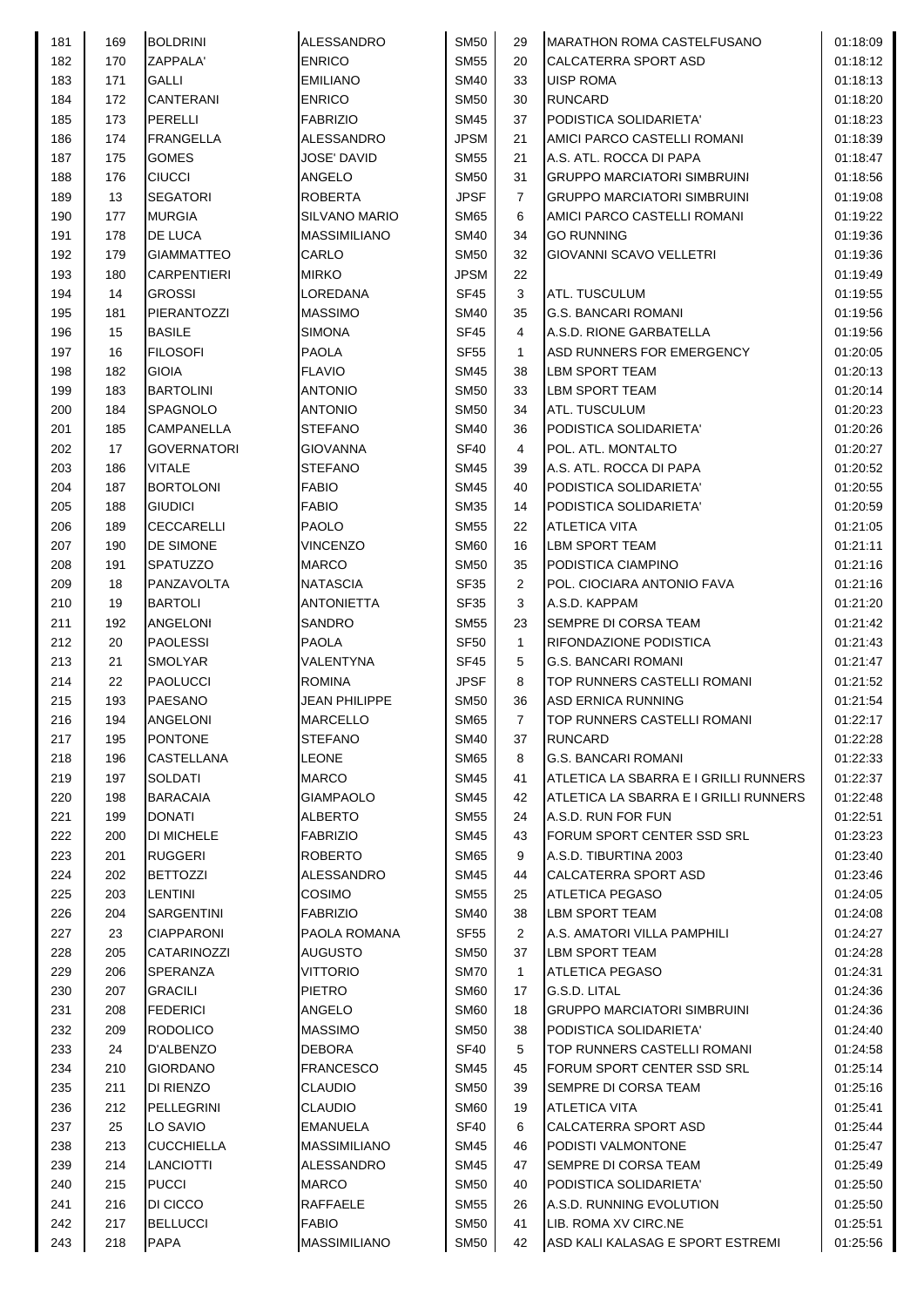| 244 | 219 | <b>FUNARI</b>                 | <b>GIUSEPPE</b>       | <b>SM40</b> | 39             | <b>IGP M. DELLA TOLFA L'AIRONE</b> | 01:26:00 |
|-----|-----|-------------------------------|-----------------------|-------------|----------------|------------------------------------|----------|
| 245 | 220 | <b>SCROCCA</b>                | <b>ILARIO</b>         | <b>SM55</b> | 27             | FORUM SPORT CENTER SSD SRL         | 01:26:05 |
| 246 | 26  | <b>GALLEGATI</b>              | <b>ALESSIA</b>        | <b>SF45</b> | 6              | ICIRC.CANOTTIERI TEVERE REMO       | 01:26:05 |
| 247 | 27  | CONTENTO CORREDOR SARA HELENA |                       | <b>SF40</b> | $\overline{7}$ | <b>G.S. CAT SPORT ROMA</b>         | 01:26:11 |
| 248 | 221 | <b>SPACCINI</b>               | <b>FEDERICO</b>       | <b>SM55</b> | 28             | FORUM SPORT CENTER SSD SRL         | 01:26:16 |
| 249 | 222 | <b>CALICIOTTI</b>             | <b>MASSIMO</b>        | <b>SM55</b> | 29             | <b>RUNCARD</b>                     | 01:26:19 |
| 250 | 28  | ABBONDANZA                    | ANTONELLA             | <b>SF35</b> | 4              | PODISTICA SOLIDARIETA'             | 01:26:22 |
|     |     |                               |                       |             |                |                                    |          |
| 251 | 223 | <b>CONSALVI</b>               | FRANCESCO             | SM35        | 15             | <b>TRAIL DEI MONTI SIMBRUINI</b>   | 01:26:29 |
| 252 | 224 | <b>CAMPIONI</b>               | ANDREA                | <b>JPSM</b> | 23             | <b>ATLETICA ARCE</b>               | 01:26:32 |
| 253 | 225 | <b>ROSSI</b>                  | ANTONINO              | <b>SM45</b> | 48             | A.S.D. PODISTICA VEIO              | 01:26:32 |
| 254 | 29  | <b>MURILLO PEREZ</b>          | UNICE                 | <b>SF40</b> | 8              | A.S.D. PODISTICA VEIO              | 01:26:32 |
| 255 | 30  | <b>APPETITO</b>               | CLAUDIA               | <b>SF40</b> | 9              | ANGUILLARA SABAZIA RUNNING CLUB    | 01:26:42 |
| 256 | 31  | <b>TAGLIABUE</b>              | PAOLA                 | <b>SF55</b> | 3              | ASD ATLETICO MONTEROTONDO          | 01:26:44 |
| 257 | 226 | <b>ALIVERNINI</b>             | DORIANO               | <b>SM45</b> | 49             | <b>G.S. CAT SPORT ROMA</b>         | 01:26:52 |
| 258 | 227 | DI MARIO                      | EZIO                  | <b>SM55</b> | 30             | A.S.D. LIRI RUNNERS                | 01:27:09 |
| 259 | 228 | DE MARZI                      | <b>MAURO</b>          | <b>SM50</b> | 43             | TOP RUNNERS CASTELLI ROMANI        | 01:27:18 |
| 260 | 229 | <b>LAURO</b>                  | SALVATORE             | <b>SM55</b> | 31             | CIRCOLO CANOTTIERI ANIENE          | 01:27:21 |
| 261 | 230 | <b>PIERGENTILI</b>            | PIERPAOLO             | <b>SM40</b> | 40             | ATL. FALERIA                       | 01:27:23 |
| 262 | 231 | <b>GENTILE</b>                | <b>FILIPPO</b>        | <b>SM60</b> | 20             | S.S. LAZIO ATLETICA LEGGERA        | 01:27:24 |
| 263 | 232 | <b>AUREGI</b>                 | LUIGI                 | <b>SM50</b> | 44             | PODISTICA ROCCA DI PAPA            | 01:27:31 |
| 264 | 233 | <b>RUSSO</b>                  | GIUSEPPE SERGIO       | <b>SM60</b> | 21             | ROMATLETICA FOOTWORKS SALARIA      | 01:27:36 |
| 265 | 234 | <b>VAGNATI</b>                | <b>DOMENICO</b>       | <b>SM55</b> | 32             | A.S. MEDITERRANEA                  | 01:27:39 |
| 266 | 235 | <b>CANTERANI</b>              | <b>STEFANO</b>        | <b>SM60</b> | 22             | <b>CALCATERRA SPORT ASD</b>        | 01:27:49 |
|     |     |                               |                       |             |                |                                    |          |
| 267 | 236 | <b>ZITELLI</b>                | GABRIELE              | <b>SM60</b> | 23             | A.S. ATL. ROCCA DI PAPA            | 01:27:49 |
| 268 | 32  | <b>QUATTROCIOCCHI</b>         | <b>SERENA</b>         | <b>SF35</b> | 5              | A.S. ROMA ROAD R.CLUB              | 01:27:49 |
| 269 | 237 | DI SANTE                      | <b>ROBERTO</b>        | <b>SM55</b> | 33             | <b>ATL. TUSCULUM</b>               | 01:28:03 |
| 270 | 238 | <b>COMPAGNO</b>               | <b>MASSIMO</b>        | <b>SM50</b> | 45             | <b>ATL. TUSCULUM</b>               | 01:28:04 |
| 271 | 33  | <b>SALVATORI</b>              | SARA                  | <b>SF35</b> | 6              | <b>TIVOLI MARATHON</b>             | 01:28:05 |
| 272 | 239 | <b>MASTRANGELI</b>            | <b>TESEO</b>          | <b>SM50</b> | 46             | GIOVANNI SCAVO VELLETRI            | 01:28:15 |
| 273 | 34  | <b>GIUSTINIANI</b>            | GEA                   | <b>SF40</b> | 10             | <b>RUNCARD</b>                     | 01:28:33 |
| 274 | 240 | <b>REA</b>                    | <b>VINCENZO</b>       | <b>SM50</b> | 47             | G.S.D. LITAL                       | 01:28:34 |
| 275 | 241 | <b>CURATOLA</b>               | <b>ANDREA</b>         | <b>SM50</b> | 48             | <b>TIVOLI MARATHON</b>             | 01:28:39 |
| 276 | 242 | <b>MAZZONE</b>                | <b>STEFANO</b>        | <b>SM45</b> | 50             | TOP RUNNERS CASTELLI ROMANI        | 01:28:40 |
| 277 | 243 | <b>FANELLI</b>                | <b>MAURIZIO</b>       | <b>SM50</b> | 49             | ASD RUNNING SAN BASILIO            | 01:28:54 |
| 278 | 244 | <b>BOMBINI</b>                | <b>GIANCARLO</b>      | <b>SM45</b> | 51             | <b>G.S. CAT SPORT ROMA</b>         | 01:28:54 |
| 279 | 245 | <b>FIACCHI</b>                | <b>CLAUDIO</b>        | <b>SM65</b> | 10             | PODISTI VALMONTONE                 | 01:28:55 |
| 280 | 246 | <b>SOCCI</b>                  | FABIO                 | <b>SM60</b> | 24             | POL. LIB. LANUVIO                  | 01:29:01 |
| 281 | 247 | <b>CHIAVONI</b>               | <b>MARCELLO</b>       | <b>SM55</b> | 34             | GP M. DELLA TOLFA L'AIRONE         | 01:29:04 |
| 282 | 35  | DI SALVATORE                  | <b>ANNA</b>           | <b>SF50</b> | 2              | A.S. AMATORI VILLA PAMPHILI        | 01:29:07 |
|     |     |                               |                       |             |                |                                    |          |
| 283 | 248 | <b>CURATOLO</b>               | <b>GIUSEPPE</b>       | <b>SM60</b> | 25             | <b>ATLETICA PEGASO</b>             | 01:29:22 |
| 284 | 249 | <b>BOVI</b>                   | DOMENICO              | <b>SM50</b> | 50             | PODISTICA SOLIDARIETA'             | 01:29:30 |
| 285 | 250 | <b>COCCIA</b>                 | <b>GIOVAMBATTISTA</b> | <b>SM45</b> | 52             | A.S.D. KAPPAM                      | 01:29:31 |
| 286 | 251 | <b>TIMPERI</b>                | STEFANO               | <b>SM55</b> | 35             | <b>LBM SPORT TEAM</b>              | 01:29:39 |
| 287 | 36  | <b>MARTANI</b>                | RITA                  | <b>SF40</b> | 11             | A.S.D. PODISTICA VEIO              | 01:29:52 |
| 288 | 252 | <b>MATTIACCI</b>              | <b>MASSIMILIANO</b>   | <b>SM45</b> | 53             | <b>G.S. BANCARI ROMANI</b>         | 01:29:57 |
| 289 | 253 | <b>PASSA</b>                  | <b>MAURIZIO</b>       | <b>SM45</b> | 54             | <b>G.S. BANCARI ROMANI</b>         | 01:29:57 |
| 290 | 254 | <b>MARIANI</b>                | LORENZO               | <b>SM65</b> | 11             | ATL. TUSCULUM                      | 01:30:17 |
| 291 | 255 | <b>IACOPONI</b>               | STEFANO               | <b>SM55</b> | 36             | PUROSANGUE ATHLETICS CLUB          | 01:30:33 |
| 292 | 256 | <b>DEL TOSTO</b>              | ANTONIO               | <b>SM55</b> | 37             | LBM SPORT TEAM                     | 01:30:37 |
| 293 | 257 | DI LORENZO                    | PASQUALE              | <b>SM55</b> | 38             | <b>LBM SPORT TEAM</b>              | 01:30:41 |
| 294 | 258 | <b>MICOZZI</b>                | <b>MAURIZIO</b>       | <b>SM45</b> | 55             | <b>GRUPPO MARCIATORI SIMBRUINI</b> | 01:30:51 |
| 295 | 259 | <b>GIORDANI</b>               | ANDREA                | <b>SM35</b> | 16             | ASD KALI KALASAG E SPORT ESTREMI   | 01:31:02 |
| 296 | 260 | <b>PIEDIMONTE</b>             | VITTORIO              | <b>SM50</b> | 51             | <b>RUNCARD</b>                     | 01:31:14 |
| 297 | 261 | <b>FORCELLA</b>               | <b>MARCO</b>          | <b>SM40</b> | 41             | PODISTICA SOLIDARIETA'             | 01:31:19 |
| 298 | 262 | <b>PASIALIS</b>               | DIMITRI               | <b>SM45</b> |                | ATLETICA FIANO ROMANO              | 01:31:22 |
|     |     |                               |                       |             | 56             |                                    |          |
| 299 | 263 | SQUADRANI                     | <b>MAURIZIO</b>       | SM40        | 42             | ATLETICA FIANO ROMANO              | 01:31:22 |
| 300 | 37  | <b>CORVINO</b>                | TIZIANA               | <b>SF40</b> | 12             | A.S.D. ROMAECOMARATONA             | 01:31:28 |
| 301 | 264 | <b>GABRIELLI</b>              | <b>DARIO</b>          | <b>SM45</b> | 57             | PODISTICA SOLIDARIETA'             | 01:31:37 |
| 302 | 38  | <b>PIOMBO</b>                 | <b>IRENE</b>          | <b>JPSF</b> | 9              | <b>G.S. CAT SPORT ROMA</b>         | 01:31:44 |
| 303 | 265 | <b>GASBARRI</b>               | <b>LUIGI</b>          | <b>SM65</b> | 12             | PODISTICA SOLIDARIETA'             | 01:31:44 |
| 304 | 39  | <b>PISTOCCHI</b>              | VALENTINA             | <b>SF35</b> | $\overline{7}$ | <b>TIVOLI MARATHON</b>             | 01:31:44 |
| 305 | 266 | <b>FIORINI</b>                | ENZO                  | <b>SM50</b> | 52             | ASD ERNICA RUNNING                 | 01:31:52 |
| 306 | 267 | MAZZONE                       | ALESSANDRO            | <b>JPSM</b> | 24             | TOP RUNNERS CASTELLI ROMANI        | 01:31:54 |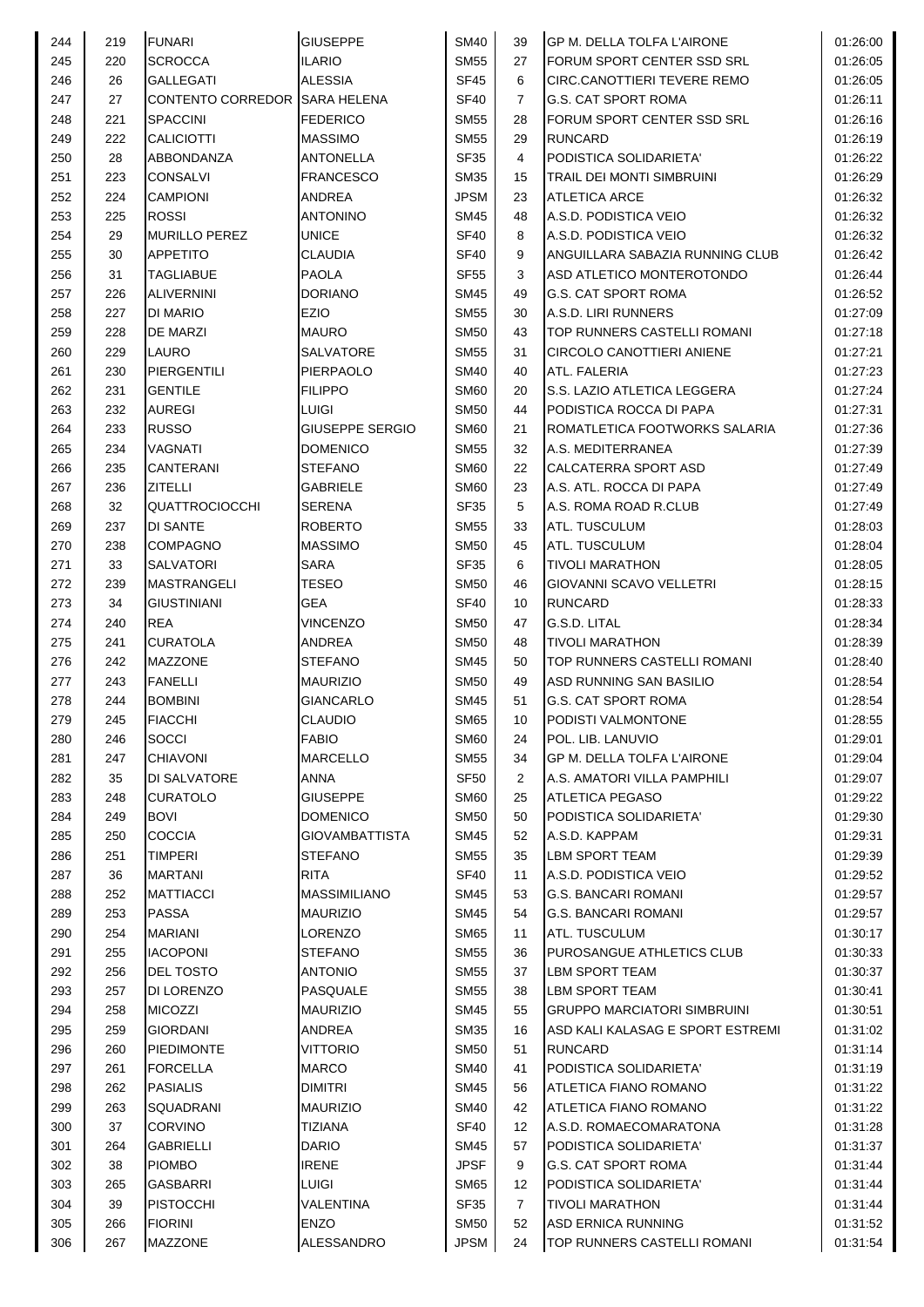| 307 | 40  | <b>DI FELICE</b>      | <b>ANNA MARIA</b>     | SF60        | $\mathbf{1}$   | G.S.D. LITAL                      | 01:32:03 |
|-----|-----|-----------------------|-----------------------|-------------|----------------|-----------------------------------|----------|
| 308 | 268 | <b>CHIALASTRI</b>     | <b>GIUSEPPE</b>       | <b>SM60</b> | 26             | PODISTICA SOLIDARIETA'            | 01:32:04 |
| 309 | 41  | <b>FABRIZI</b>        | <b>SIMONA</b>         | <b>SF40</b> | 13             | A.S.D. FREE RUNNERS               | 01:32:07 |
| 310 | 42  | <b>ZAGAGLIA</b>       | <b>ROSALBA</b>        | <b>SF55</b> | 4              | LBM SPORT TEAM                    | 01:32:08 |
| 311 | 43  | <b>BIANCHINI</b>      | <b>MONICA</b>         | <b>SF45</b> | 7              | PODISTICA CIAMPINO                | 01:32:11 |
| 312 | 44  | <b>HECQUET</b>        | <b>EMMANUELLE</b>     | <b>JPSF</b> | 10             | <b>RUNCARD</b>                    | 01:32:12 |
| 313 |     | <b>IEVOLI</b>         | <b>FILOMENA</b>       | SF45        |                | PODISTICA CIAMPINO                | 01:32:16 |
|     | 45  |                       |                       |             | 8              |                                   |          |
| 314 | 46  | <b>PINO</b>           | <b>GIANNA</b>         | <b>SF50</b> | 3              | PODISTICA CIAMPINO                | 01:32:16 |
| 315 | 47  | <b>MULAS</b>          | <b>TIZIANA</b>        | <b>SF55</b> | 5              | LBM SPORT TEAM                    | 01:32:25 |
| 316 | 269 | PALUZZI               | <b>SANDRO</b>         | <b>SM60</b> | 27             | <b>GENZANO MARATHON</b>           | 01:32:58 |
| 317 | 270 | <b>GIORGI</b>         | <b>MARCO</b>          | <b>SM50</b> | 53             | <b>PUROSANGUE ATHLETICS CLUB</b>  | 01:33:04 |
| 318 | 271 | <b>AURELI</b>         | <b>MAURO</b>          | <b>SM50</b> | 54             | <b>G.S. BANCARI ROMANI</b>        | 01:33:12 |
| 319 | 272 | <b>PEIFFER</b>        | PIERRE DANIEL         | <b>SM55</b> | 39             | PODISTICA SOLIDARIETA'            | 01:33:33 |
| 320 | 273 | <b>TATA</b>           | <b>ALESSANDRO</b>     | <b>SM55</b> | 40             | A.S.D. PODISTICA VEIO             | 01:33:41 |
| 321 | 48  | <b>SACRIPANTI</b>     | <b>PATRIZIA</b>       | <b>SF50</b> | 4              | LBM SPORT TEAM                    | 01:33:52 |
| 322 | 274 | DI GIACOMANTONIO      | <b>ALBERTO</b>        | <b>SM65</b> | 13             | ASD RUNNING CLUB ATLETICA LARIANO | 01:33:57 |
| 323 | 275 | DE GIACOMO            | <b>LUCA</b>           | <b>SM40</b> | 43             | FORUM SPORT CENTER SSD SRL        | 01:33:59 |
| 324 | 276 | <b>MIMMO</b>          | <b>ANGELO</b>         | <b>SM50</b> | 55             | <b>RUNCARD</b>                    | 01:34:33 |
| 325 | 277 | <b>GRILLI</b>         | <b>MARCO</b>          | <b>SM40</b> | 44             | ATL. FALERIA                      | 01:34:48 |
| 326 | 278 | <b>GALLINELLA</b>     | <b>DANIELE</b>        | <b>SM40</b> | 45             | ATL. FALERIA                      | 01:34:49 |
| 327 | 279 | <b>FRANCIOSI</b>      | <b>ANDREA</b>         | <b>SM50</b> | 56             | <b>PUROSANGUE ATHLETICS CLUB</b>  | 01:34:56 |
| 328 | 280 | LAUSI                 | <b>CLAUDIO</b>        | <b>SM65</b> | 14             | A.S. MEDITERRANEA                 | 01:35:06 |
|     |     |                       |                       |             |                |                                   |          |
| 329 | 281 | <b>REDOLFI</b>        | <b>LUCA MATTEO</b>    | <b>SM40</b> | 46             | A.S.D. LIRI RUNNERS               | 01:35:15 |
| 330 | 282 | <b>GEMMA</b>          | <b>PIERLUIGI</b>      | <b>SM35</b> | 17             | <b>ATLETICA ARCE</b>              | 01:35:15 |
| 331 | 283 | <b>GABRIELLI</b>      | <b>UMBERTO</b>        | <b>SM50</b> | 57             | G.S. CAT SPORT ROMA               | 01:35:18 |
| 332 | 284 | <b>IACOVACCI</b>      | <b>MARIO</b>          | <b>SM55</b> | 41             | A.S.D. VILLA DE SANCTIS           | 01:35:26 |
| 333 | 49  | BELA'                 | <b>SARA</b>           | <b>SF35</b> | 8              | <b>G.S. BANCARI ROMANI</b>        | 01:36:15 |
| 334 | 285 | <b>SANTORO</b>        | <b>ALESSANDRO</b>     | <b>SM50</b> | 58             | AMICI PARCO CASTELLI ROMANI       | 01:36:26 |
| 335 | 286 | <b>SBORDONI</b>       | <b>ENZO</b>           | <b>SM60</b> | 28             | LIB.ATL. CASTELGANDOLFO-ALBANO    | 01:36:40 |
| 336 | 287 | <b>CICIANI</b>        | <b>ENRICO</b>         | <b>SM55</b> | 42             | PODISTICA SOLIDARIETA'            | 01:36:50 |
| 337 | 288 | <b>CAPITANI</b>       | <b>SIMONE</b>         | <b>JPSM</b> | 25             | TRAIL DEI MONTI SIMBRUINI         | 01:37:04 |
| 338 | 50  | <b>MOAURO</b>         | <b>EMANUELA</b>       | <b>SF45</b> | 9              | TOP RUNNERS CASTELLI ROMANI       | 01:37:33 |
| 339 | 51  | <b>ABBAFATI</b>       | <b>KATIUSCIA</b>      | <b>SF35</b> | 9              | TOP RUNNERS CASTELLI ROMANI       | 01:37:34 |
| 340 | 289 | <b>ROCCA</b>          | <b>ROBERTO</b>        | <b>SM60</b> | 29             | <b>ATLETICA VITA</b>              | 01:37:48 |
| 341 | 290 | <b>HASSEMER</b>       | <b>EUGENIO</b>        | <b>SM55</b> | 43             | A.S.D. VILLA DE SANCTIS           | 01:37:50 |
| 342 | 291 | <b>TURCHETTA</b>      | <b>LUIGI</b>          | <b>SM55</b> | 44             | A.S.D. LIRI RUNNERS               | 01:38:08 |
| 343 | 292 | <b>CAPASSO</b>        | <b>ANDREA ALFONSO</b> | <b>SM55</b> | 45             | PODISTICA SOLIDARIETA'            | 01:38:12 |
| 344 | 293 | <b>CIOLFI</b>         | <b>ROBERTO</b>        | <b>SM35</b> | 18             | A.S.D. VILLA DE SANCTIS           | 01:38:14 |
| 345 | 294 | <b>SULPIZI</b>        | <b>GIUSEPPE</b>       | <b>SM70</b> | $\overline{2}$ | PODISTICA SOLIDARIETA'            | 01:38:22 |
|     |     |                       |                       |             |                |                                   |          |
| 346 | 295 | <b>TIBERI</b>         | <b>ROBERTO</b>        | SM45        | 58             | <b>SEMPRE DI CORSA TEAM</b>       | 01:38:28 |
| 347 | 296 | <b>PIERONI</b>        | <b>ALDO</b>           | <b>SM70</b> | 3              | AMICI PARCO CASTELLI ROMANI       | 01:38:43 |
| 348 | 52  | <b>TABACCHIERA</b>    | <b>EMANUELA</b>       | <b>SF35</b> | 10             | PODISTICA SOLIDARIETA'            | 01:38:51 |
| 349 | 297 | <b>MORELLI</b>        | <b>GIUSEPPE</b>       | <b>SM50</b> | 59             | PODISTICA SOLIDARIETA'            | 01:38:51 |
| 350 | 298 | <b>PRETOLANI</b>      | <b>LUCA</b>           | SM55        | 46             | PODISTICA SOLIDARIETA'            | 01:38:56 |
| 351 | 53  | <b>CATRACCHIA</b>     | <b>GABRIELLA</b>      | <b>SF50</b> | 5              | A.S.D. MES COLLEFERRO             | 01:39:13 |
| 352 | 54  | <b>STOICA</b>         | TITIANA MARIANA       | <b>SF45</b> | 10             | <b>RUNCARD</b>                    | 01:39:13 |
| 353 | 55  | <b>MEAZZO</b>         | <b>CRISTINA</b>       | <b>SF50</b> | 6              | A.S.D. MES COLLEFERRO             | 01:39:13 |
| 354 | 56  | PERSICHETTI           | <b>MANUELA</b>        | <b>SF40</b> | 14             | <b>IPPOLIFE S.S.D. A R.L.</b>     | 01:39:18 |
| 355 | 57  | <b>FACELLI</b>        | <b>MARIA</b>          | <b>SF40</b> | 15             | PODISTICA SOLIDARIETA'            | 01:39:30 |
| 356 | 299 | <b>MAURIZI</b>        | <b>MASSIMO</b>        | SM55        | 47             | <b>G.S. BANCARI ROMANI</b>        | 01:39:31 |
| 357 | 58  | <b>PRIORESCHI</b>     | <b>PATRIZIA</b>       | <b>SF50</b> | 7              | A.S.D. PODISTICA VEIO             | 01:39:38 |
| 358 | 59  | <b>COTTA RAMOSINO</b> | <b>LAURA</b>          | <b>SF40</b> | 16             | A.S. AMATORI VILLA PAMPHILI       | 01:39:56 |
| 359 | 300 | <b>BOSCHI</b>         | <b>ANTONIO</b>        | <b>SM70</b> | 4              | PODISTI VALMONTONE                | 01:40:24 |
| 360 | 301 | <b>MANNETTI</b>       | <b>GIOVANNI</b>       | <b>SM60</b> | 30             | A.S. AMATORI VILLA PAMPHILI       | 01:40:28 |
| 361 | 60  | <b>LODISE</b>         | <b>DILETTA</b>        | <b>JPSF</b> | 11             | A.S.D. FREE RUNNERS               | 01:40:51 |
|     |     |                       |                       |             |                |                                   |          |
| 362 | 302 | <b>BACCARI</b>        | <b>FRANCO</b>         | <b>SM65</b> | 15             | <b>ATL. TUSCULUM</b>              | 01:41:15 |
| 363 | 61  | <b>CENNI</b>          | <b>PAOLA</b>          | $SF65+$     | $\mathbf{1}$   | G.S.D. LITAL                      | 01:41:19 |
| 364 | 303 | <b>FRATTINI</b>       | <b>CURZIO</b>         | <b>SM60</b> | 31             | <b>ATLETICA ENI</b>               | 01:41:37 |
| 365 | 62  | <b>MAURICI</b>        | <b>CRISTINA</b>       | <b>SF50</b> | 8              | PODISTICA SOLIDARIETA'            | 01:41:41 |
| 366 | 304 | <b>ZEPPIERI</b>       | <b>WALTER</b>         | <b>SM55</b> | 48             | <b>ASD ERNICA RUNNING</b>         | 01:41:54 |
| 367 | 63  | ABBONDANZA            | <b>ADELE</b>          | <b>SF55</b> | 6              | PODISTICA SOLIDARIETA'            | 01:41:55 |
| 368 | 305 | <b>CAMPOLI</b>        | <b>DOMENICO</b>       | <b>SM70</b> | 5              | ASD ERNICA RUNNING                | 01:41:56 |
| 369 | 306 | <b>POSSENTI</b>       | <b>MARIO</b>          | <b>SM65</b> | 16             | ATL. PALOMBARA                    | 01:42:06 |